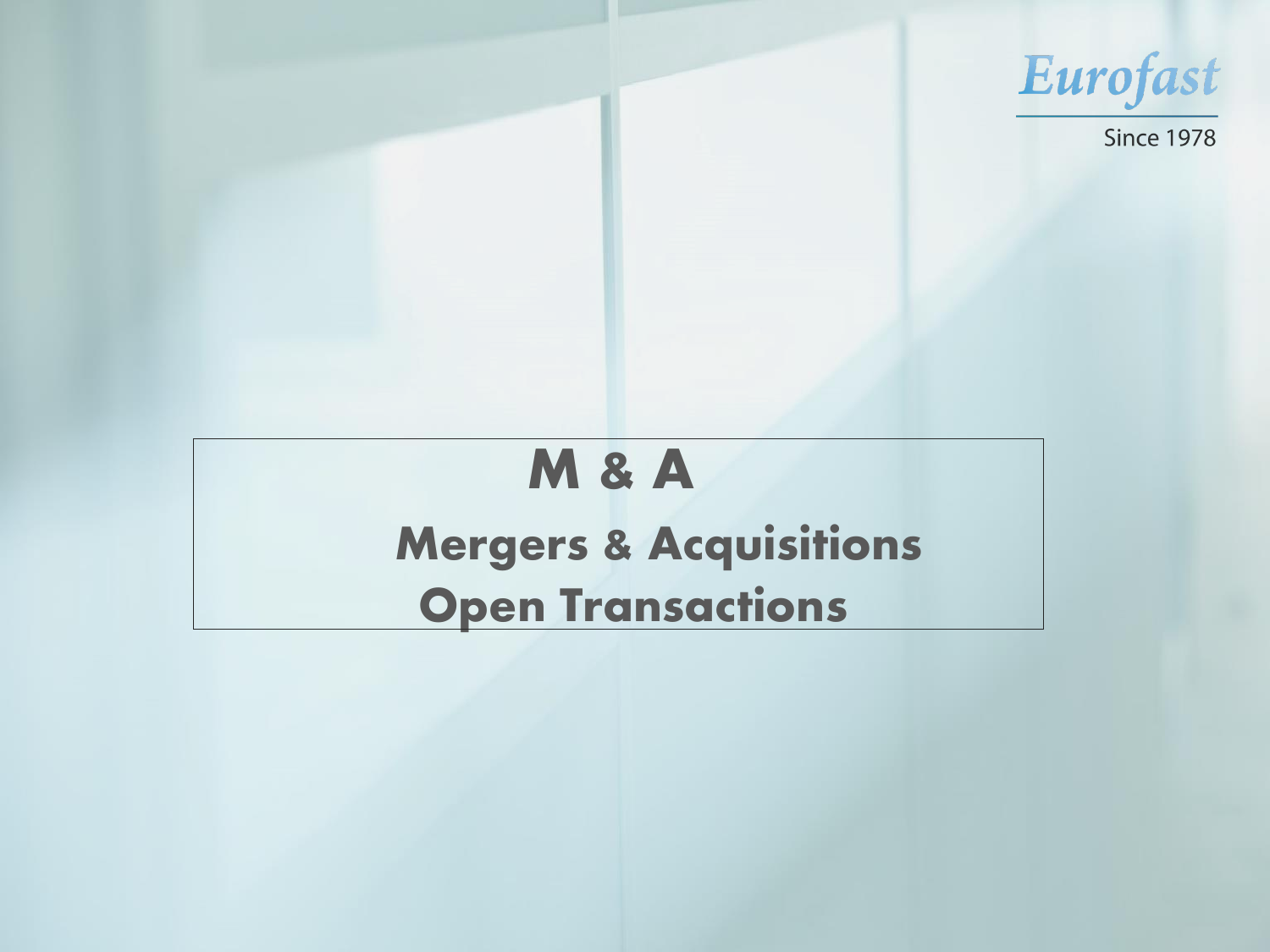| <b>Deal Proposition</b>                                                              | <b>Description</b>                                                                                                                                                                                                                                                                                                                                                                                                                                                                                                                                                                                                                                                                                                    | <b>Price</b>                  | Country      |
|--------------------------------------------------------------------------------------|-----------------------------------------------------------------------------------------------------------------------------------------------------------------------------------------------------------------------------------------------------------------------------------------------------------------------------------------------------------------------------------------------------------------------------------------------------------------------------------------------------------------------------------------------------------------------------------------------------------------------------------------------------------------------------------------------------------------------|-------------------------------|--------------|
| Conversion of feather<br>aqua feed and pet food.                                     | The company has developed an innovative system and machinery for converting a safe and<br>abundant feather by-product of poultry production into a highly digestible protein-rich meal for<br>by-product of poultry production into use in aqua feed and pet food, in an environmentally sound and resource-efficient way. The end in exchange for up to<br>product meal would provide a viable, sustainable and cost-effective alternative to fish meal and<br>soy meal, thus contributing to the sustainability of feed and circular bio-economy.                                                                                                                                                                   | $£1.8$ MM<br>20% equity stake | Slovenia     |
| Hotel -sell side (Distressed)                                                        | The 3-star hotel is located on the shores of the Black Sea. The hotel has 280 double rooms and 26<br>apartments, 2 restaurants, fully endowed conference halls, an outside pool and leisure area. The<br>price includes, a large area adjacent to the hotel that is available with the necessary permit for<br>the construction of a skyscraper.                                                                                                                                                                                                                                                                                                                                                                      | €8.5 MM                       | Romania      |
| Real estate in the Tuscany Region-<br><b>Distressed</b>                              | The real estate consists of 37 buildings that used to make up part of an old village. The property is<br>completed with plots of land (1,438 hectares) for agricultural use (olive trees, arable land) and<br>large wooded areas. Part of the land is also used as a hunting reserve. An urban planning<br>agreement was provided in 2000 which provided for the construction of a tourist accommodation<br>complex including a hotel, a golf club and club house, a horse centre, commercial area,<br>residential/tourist area. In total, the structure is expected to have around 234 apartments<br>(divided into one -room, two -room, three -room and four -room apartments) for a total capacity<br>of 860 beds. | €8 MM                         | <b>Italy</b> |
| Hotel -sell side                                                                     | A seven-storey hotel located in the heart of the historic area of Athens. It offers 18 rooms and 7<br>suites.                                                                                                                                                                                                                                                                                                                                                                                                                                                                                                                                                                                                         | €5.5 MM                       | Greece       |
| Land for sale in Zambia ideal for<br>resort/casino/suites/apartments/golf<br>courses | An extremely beautiful, commercial property with ample land next to Victoria Falls. Well situated<br>in a predominantly tourist and resort area. Accessible to all social amenities. The land is<br>approximately 103 hectares. The land has been earmarked for a 5 star Hotel that will overlook the<br>Zambezi River.                                                                                                                                                                                                                                                                                                                                                                                               | €3.8 MM                       | Zambia       |
| info@eurofast.eu, www.eurofast.eu                                                    |                                                                                                                                                                                                                                                                                                                                                                                                                                                                                                                                                                                                                                                                                                                       |                               |              |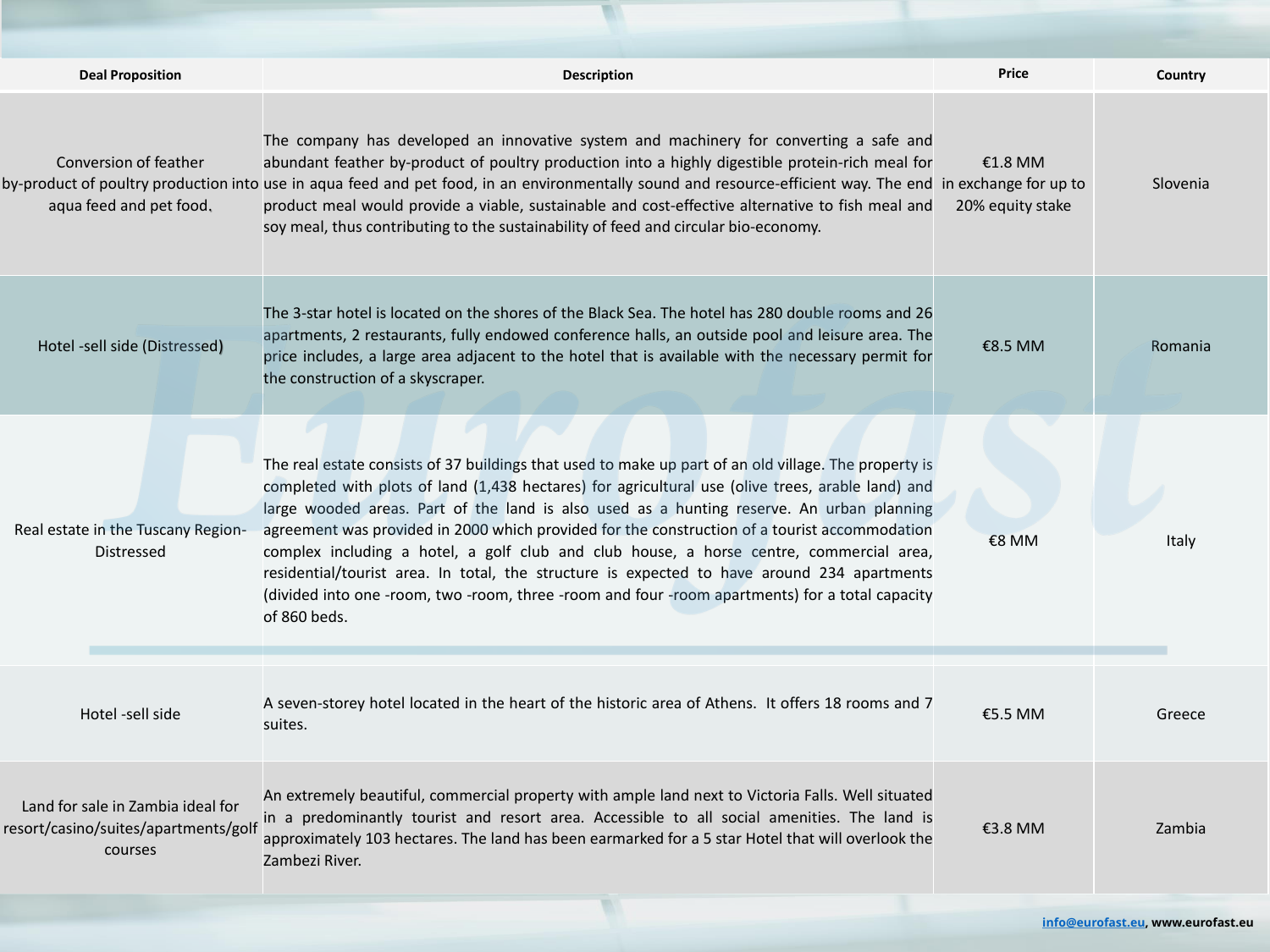| <b>Deal Proposition</b>                                                                 | <b>Description</b>                                                                                                                                                                                                                                                                                                                                                                                                                   | <b>Price</b>                    | <b>Country</b> |  |
|-----------------------------------------------------------------------------------------|--------------------------------------------------------------------------------------------------------------------------------------------------------------------------------------------------------------------------------------------------------------------------------------------------------------------------------------------------------------------------------------------------------------------------------------|---------------------------------|----------------|--|
| Glamping                                                                                | Team within the tourist industry looking for investors/financing in order to start a glamping<br>project.                                                                                                                                                                                                                                                                                                                            | €10 MM                          | Europe         |  |
| Hotels- buy side                                                                        | The client is seeking to buy 4 or 5 star hotel(s) in any European location 4 or 5 star category.                                                                                                                                                                                                                                                                                                                                     | €25 MM                          | Europe         |  |
| €200 MM Private Equity Fund,<br>Renewable Energy                                        | Investment in a €200 MM Private Equity Fund based in Luxembourg, specialized in the<br>development and operation of Renewable Energy projects across Europe. Expected returns in<br>the mid tens (14,9%). Distribution yield of 3%-5% after the third year. Phasing out through<br>securitization after ten years of investment.<br>Co-investment solutions available.                                                               | Ticket sizes<br>€10 MM - €20 MM | Luxembourg     |  |
| High tech start-ups                                                                     | A unique opportunity for accredited investors to tap into the success of Israeli innovation by<br>investing in a Venture Fund that would invest in early-stage high-tech start-ups in Israel.                                                                                                                                                                                                                                        | Ticket sizes<br>€1 MM - $€2$ MM | <b>Israel</b>  |  |
| Nanomaterials and active / smart<br>glass (for energy generation and<br>energy savings) | Nanomaterials company with technology in transparent solar glass for greenhouse applications<br>and dynamic (smart) glass for building applications. The company utilizes innovative materials<br>and deposition techniques to deliver glass products that can reduce the energy footprint for<br>buildings by reducing energy for cooling and lighting and also transparent glass that produces<br>electrical energy from sunlight. | Ticket sizes<br>€20 MM - €25 MM | Greece         |  |
| info@eurofast.eu, www.eurofast.eu                                                       |                                                                                                                                                                                                                                                                                                                                                                                                                                      |                                 |                |  |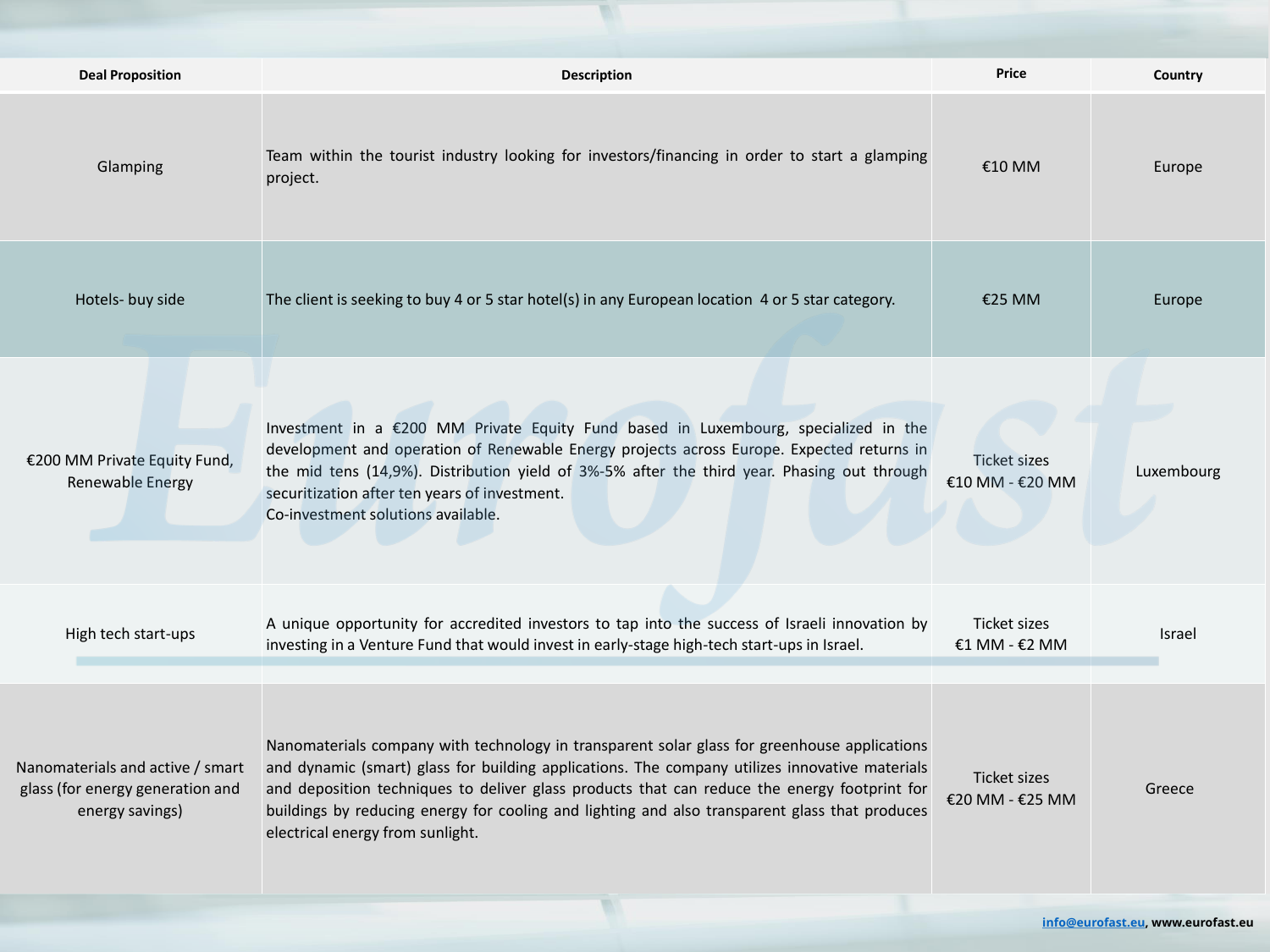| <b>Deal Proposition</b>              | <b>Description</b>                                                                                                                                                                                                                                                                                                                                                                                                                                                                                                                    | <b>Price</b>                   | <b>Country</b> |
|--------------------------------------|---------------------------------------------------------------------------------------------------------------------------------------------------------------------------------------------------------------------------------------------------------------------------------------------------------------------------------------------------------------------------------------------------------------------------------------------------------------------------------------------------------------------------------------|--------------------------------|----------------|
| Hotel complex for sale               | 5 star hotel complex near the beach with main hotel tower, 5 blocks of rooms/apartments,<br>outside and indoor entertainment areas and supporting buildings, in a seaside resort in Southern<br>Russia.                                                                                                                                                                                                                                                                                                                               | Upon request                   | Russia         |
| Private stevedoring company for sale | The main activities of the company are reception, loading, unloading and storage of import,<br>exports and transit goods passing through the Constanta Harbor.<br>The company can handle any kind of goods, unpacked, packed, unitized and bulk (except liquids),<br>directly or storing them within the four open air platforms of approx. 63,300 sq.m. and 7 groups<br>of warehouses.<br>The company also owns other assets including another commercial port.                                                                      | Upon request                   | Romania        |
| Marina                               | The marina will be situated on the southeastern coast of Cyprus. Current market value of the<br>project includes land and permits. Total GDV is over €200 MM.<br>300-berth marina. Point of entry to Cyprus.<br>Serviced yacht club with 24 exclusive suites on a separate building, 123 waterfront apartments,<br>penthouses, duplex penthouses and garden villas. Beach front hotel of 96 rooms with club house<br>and facilities.<br>Commercial area of 5.000 sq.m, a mix of international boutiques, cafés, restaurants and bars. | €96 MM                         | Cyprus         |
| Mall for sale                        | Located in one of Poland's 7 key cities. Land: perpetual usufruct, i.e. leased from the city under a<br>long lease (typical in Poland). The building is freehold.                                                                                                                                                                                                                                                                                                                                                                     | Ticket size<br>€26 MM - €27 MM | Poland         |
| Mall for sale                        | Located in Bucharest. The building covers a total area of 70,595 sq.m. and includes 2<br>underground parking levels.                                                                                                                                                                                                                                                                                                                                                                                                                  | Ticket size €10 MM             | Romania        |
| info@eurofast.eu, www.eurofast.eu    |                                                                                                                                                                                                                                                                                                                                                                                                                                                                                                                                       |                                |                |